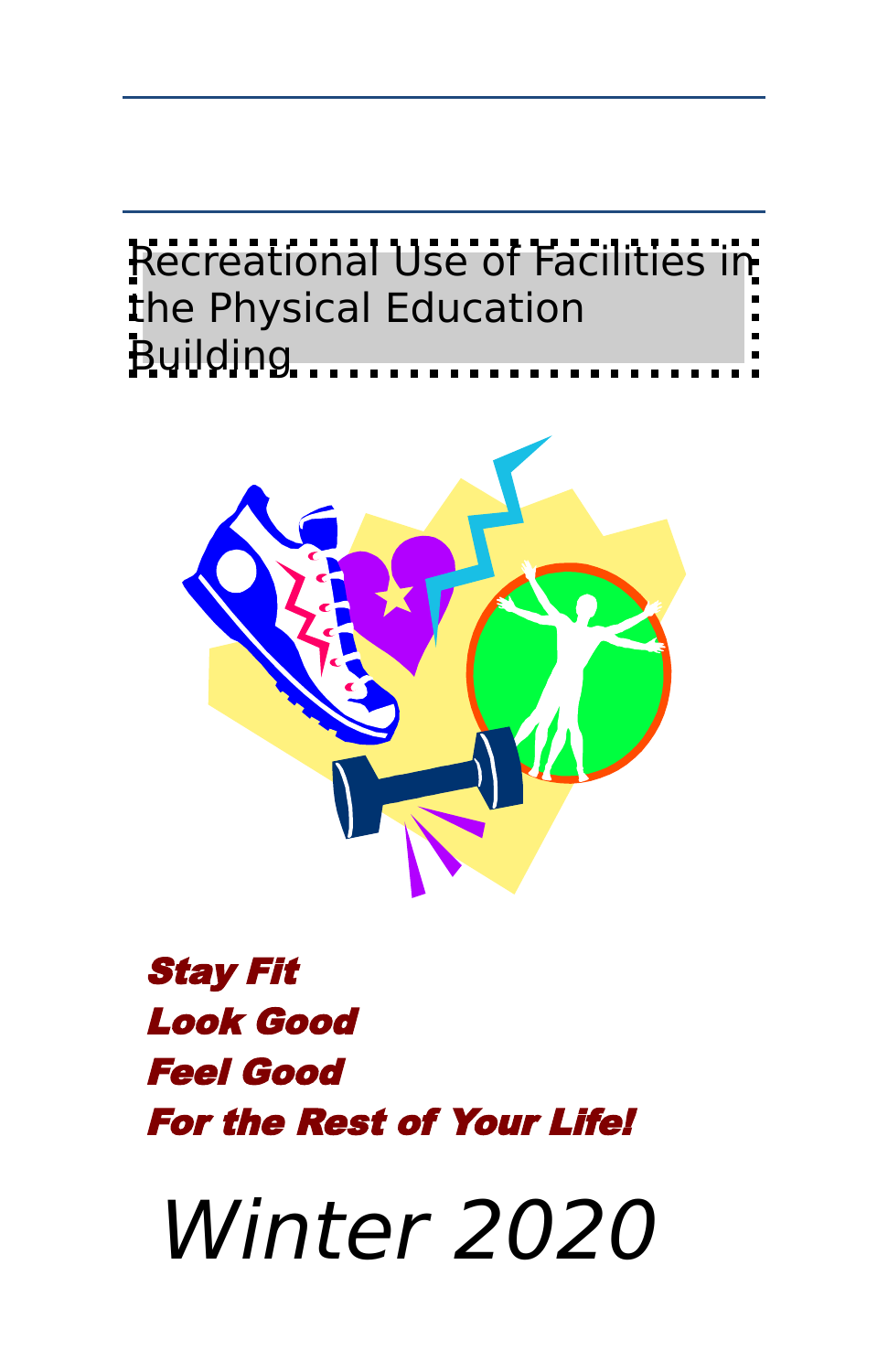### **Recreation**

The Recreation Program at Kingsborough Community College exists to enable students, faculty and staff to participate in physical activity during their free time.

## **Medical Policy**

The College will not monitor your participation in Physical Education or athletics. You are responsible for following the advice of your physician in these matters. The College will take no responsibility for any injury you may suffer should you participate without medical advice, against medical advice, or for any injury suffered as a result of any physical incapacity whatsoever.

## **Rules Governing Use of Room G-206**

Present valid ID at ALL TIMES Wear proper footwear, **NO** STREET SHOES Wear regular"T"shirts- **NO** TANK TOPS, JEANS,CARGO, DENIM, or DOCKER pants. You must BRING A TOWEL! *Clothing and Bags cannot be left in any activity room*. **YOU MUST BRING A LOCK**  Change into appropriate clothing in the locker room and NOT in the bathroom When you accept an equipment pin, you CANNOT leave room G-206 with the pin in your possession **All decisions regarding appropriate attire and conduct will be enforced by the supervisor on duty .**

Your cooperation will create a safe environment as we partake in activities. **ENJOY AND HAVE FUN!**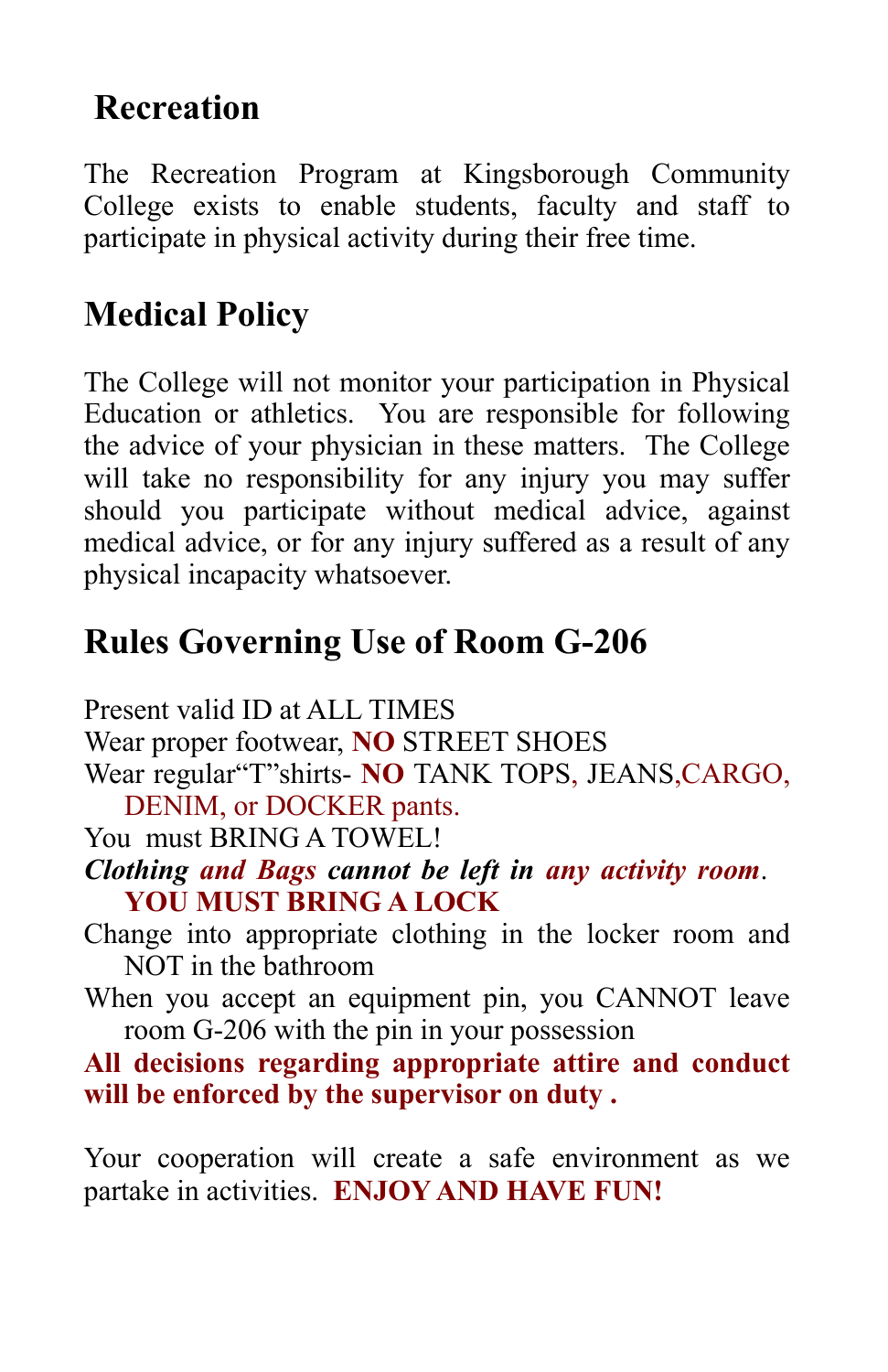### WINTER 2020

#### **FOR STUDENTS, FACULTY, STAFF, AND ALUMNI ASSOCIATION MEMBERS**

Classes have priority use of facilities during scheduled recreation Classesh huve priority of facilities during scheduled recreation hours,

| e hen<br><b>Activity</b>                        | Mon.                                     | Tues.                   | Wed.                                                                              | Thurs.                                  |
|-------------------------------------------------|------------------------------------------|-------------------------|-----------------------------------------------------------------------------------|-----------------------------------------|
| <b>Fitness</b><br><b>Center</b>                 | 8:30am<br>12:30 <sub>pm</sub>            | 8:00am<br>0:00am        | 8:30am<br>12:30 <sub>pm</sub>                                                     | 8:00am<br>10:00am                       |
| $G - 206$                                       | 3:30 <sub>pm</sub>                       |                         | 3:30 <sub>pm</sub>                                                                |                                         |
|                                                 |                                          |                         | DRESS CODE MUST BE OBSERVED: Appropriate gym and/or activity attire must be worn. |                                         |
| <b>Early Bird</b><br><b>Run/Walk</b><br>$G-101$ | <del>эорш</del><br>8:30am                | .vvpm<br>X              | <del>.0.00pm</del><br>8:30am                                                      | $0.00$ pm<br>$\rm X$                    |
|                                                 | <del>10:00am</del>                       |                         | <del>):00am</del>                                                                 | 1:30 <sub>pm</sub>                      |
| <b>Ping-Pong</b><br>$G - 104$                   | 10:00am<br>$6:00$ pm                     | 10:00am<br>6:00pm       | 10:00am<br>$6:00$ pm                                                              | 6:00pm<br>10:00am<br>6:00 <sub>pm</sub> |
|                                                 | $\boldsymbol{\mathrm{X}}$                | 8:30am                  | $\rm X$                                                                           | 88300am<br>10900am                      |
| Tennis<br>G-101                                 | $10:30$ am                               | 10:00am                 | 10:30 <sub>pm</sub><br>12:30 <sub>pm</sub>                                        |                                         |
| <b>Basketball</b><br>G107                       | 12:30 <sub>pm</sub>                      | $\overline{\mathbf{X}}$ |                                                                                   | $\frac{1}{2}30$ pm<br>$\lambda 00$ pm   |
| <b>Racquetball</b><br>$G-105$                   |                                          |                         | 10:00am                                                                           |                                         |
|                                                 | 10:00am                                  | 10:00am                 | $6:00$ pm                                                                         |                                         |
|                                                 | $6:00$ pm                                | $6:00$ pm               |                                                                                   | 10:00am                                 |
| <b>Intramurals</b><br>G107<br><b>Swimming</b>   | 3:00 <sub>pm</sub><br>4:00 <sub>pm</sub> | $\overline{X}$          | $3:00 \text{pm}$<br>4:00 <sub>pm</sub>                                            | $6:00$ pm<br>$\overline{\text{X}}$      |
| Pool                                            |                                          |                         |                                                                                   |                                         |

**Hours may be cancelled due to lack of supervision**<br>Winter Semester dates of operation: OPENING: 1/14/2020<br>CLOSING: 2/19/2020 **Hours may be cancelled due to lack of supervision CLOSING: 2/19/2020** 



 $\mathbf{F}$